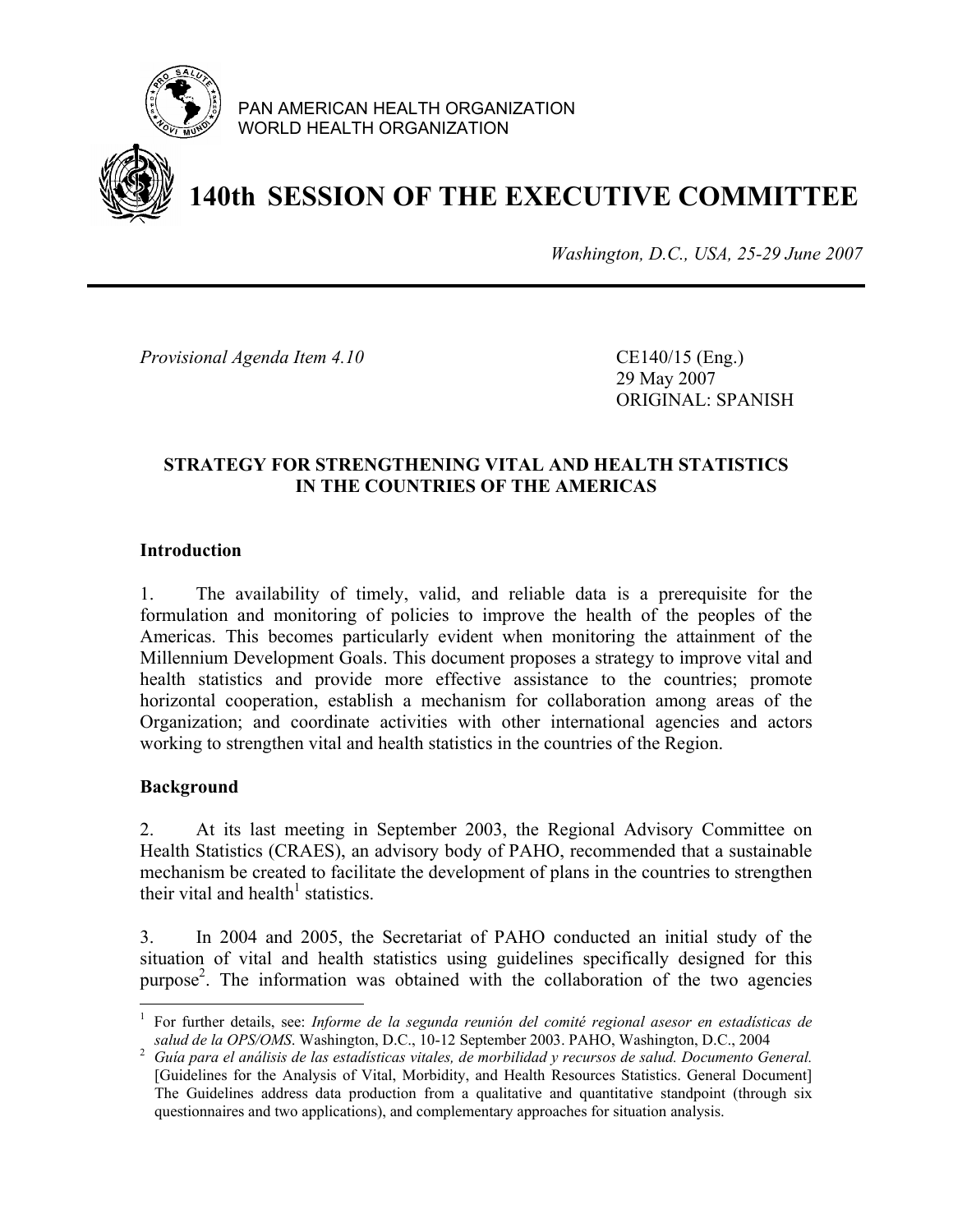CE140/15 (Eng.) Page 2

1

responsible for the production of health statistics in the countries (the National Statistics Office and the National Health Statistics Office)<sup>3</sup>. This activity made it possible to construct a database with information on  $26$  countries and prepare a preliminary<sup>4</sup> report, dividing the countries into four groups, based on selected indicators of coverage and quality.

4. This preliminary report was presented at the Regional Meeting of National Directors of Statistics and Directors of Health Statistics of the Countries of the Americas (RD-2005), held in November 2005 in Buenos Aires, Argentina. One of the main results of RD-2005 was the recommendation that a regional strategy be drafted that would make it possible, on the one hand, to develop national plans for strengthening vital and health statistics and on the other, to harmonize these plans in the regional<sup>5</sup> context, with the Secretariat serving as coordinator.

5. In order to facilitate harmonization and coordination in the development of health information systems, the Secretariat adopted the goal, objectives, and principles of the Health Metrics Network (HMN), a world partnership focused on health systems that promotes global standards for developing and improving the performance of their information systems.<sup>6</sup>

6. In 2006 the database was consolidated, and a regional report was issued identifying strengths and weaknesses in the production of the countries' statistics. The report also identified the relative differences among the countries to facilitate the design of a plan of action, both national and international in scope, that, respecting national differences and needs, would strengthen capacity in the management, operation, and maintenance of health information systems.

7. At the same time, working with other technical areas of PAHO and WHO, as well as international organizations (United Nations Statistics Division, UNICEF, UNFPA, World Bank, CARICOM), the conceptual and operational aspects to be considered in the

<sup>&</sup>lt;sup>3</sup> All the Spanish-speaking countries, Brazil, Haiti, seven non-Latin Caribbean countries (Barbados, Belize, Guyana, Jamaica, St. Vincent and the Grenadines, Suriname, and Trinidad and Tobago), and the United States of America. 4

OPS/OMS (2005). *Diagnóstico para el análisis de la situación de las estadísticas vitales y de salud de*  los países de las Américas. AIS/OPS. Buenos Aires, Argentina, November 2005.

<sup>&</sup>lt;sup>5</sup> For further details, see: PAHO/WHO (2006). Meeting of National Directors of Statistics and Directors of Health Statistics of the Countries of the Americas (RD-2005) Buenos Aires, 21-22 November 2005. *Report of the Working Groups*. Washington; PAHO/WHO (2006). Meeting of National Directors of Statistics and Directors of Health Statistics of the Countries of the Americas (RD-2005) Buenos Aires, 21-22 de November 2005. *Preliminary Report*. Washington, D.C., and PAHO/WHO (2005). *Meeting of National Directors (RD-2005). Guidelines for the working group discussions. Miscellaneous Documents*.

Washington.<br><sup>6</sup> For further details, see *A Framework and Standards for Country Health Information System Development. Health Metrics Network (HMN)*. World Health Organization (WHO). Geneva. 2006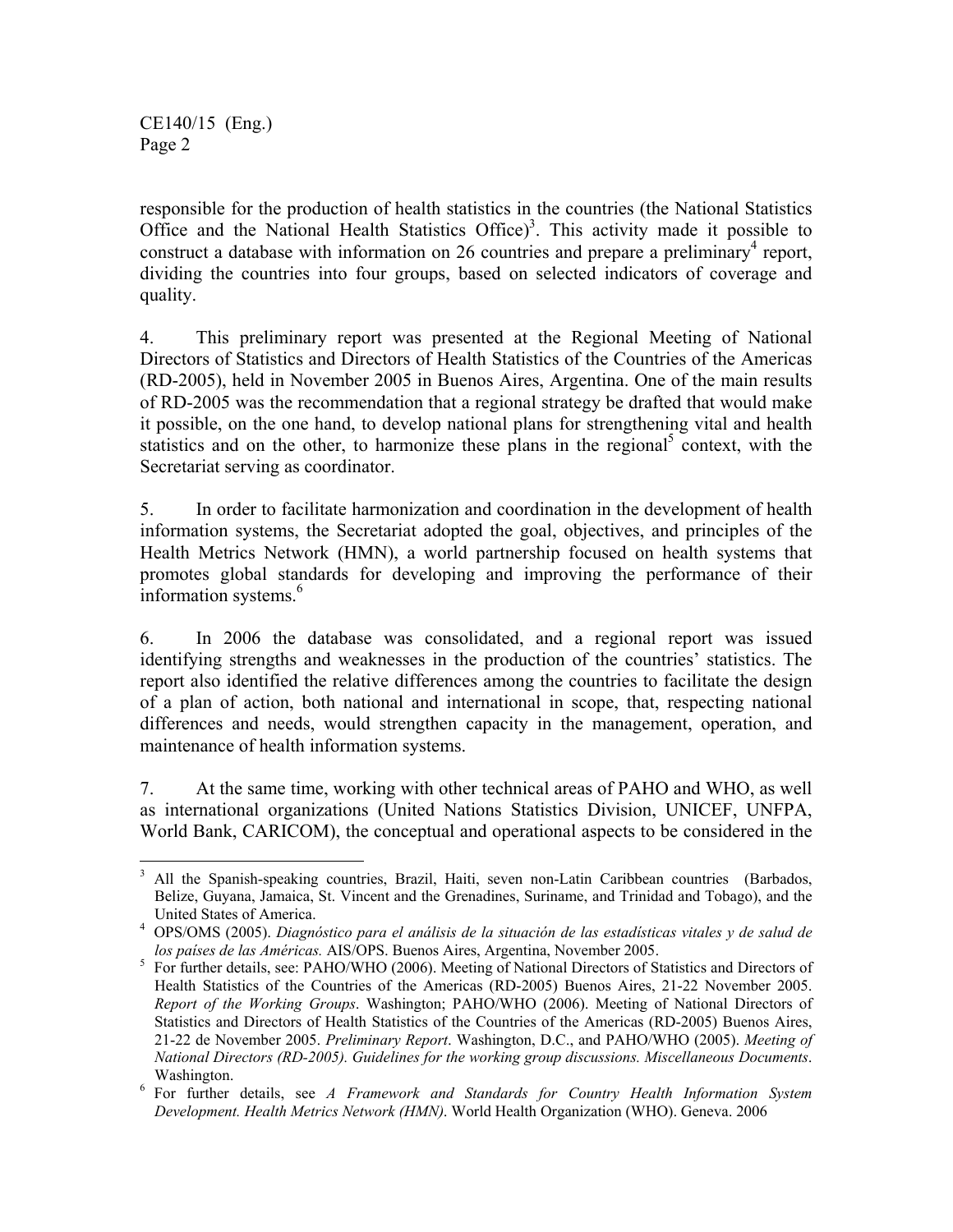design of the Strategy for Strengthening Vital and Health Statistics in the Countries of the Americas and the corresponding development of a regional plan of action were explored and defined.

8. Furthermore, under the agreement between PAHO and the Economic Commission for Latin America and the Caribbean (ECLAC) and through joint activity with the Latin American and Caribbean Demographic Center (CELADE), the population division of ECLAC, these conceptual and operational contents were discussed with representatives of the countries and international organizations at the 2005 and 2006 meetings, within the framework of the UN Statistical Commission and the Statistics Conference of the Americas.

## **Analysis of the Countries' Statistics Situation**

9. The Regional Report lists the countries according to their vital and health statistics situation, revealing wide disparities among the countries and even within them. These findings make it possible to pinpoint the areas requiring greater attention and targeting (at the geographic and sectoral level, in processes associated with health care, vital records systems, etc.).

10. In terms of coverage, the vital statistics situation (births and deaths) was relatively better in seven of the 26 countries, which exhibited broad coverage (over 85%) throughout their national territory. At the other extreme, however, seven countries recorded barely 50% of these events. This means that only one out of every two births or deaths are recorded, with unfortunate consequences for the analysis of health risks and their determinants. Exacerbating the situation even further is the fact that the underrecording is found especially in the most vulnerable population groups (rural sectors, marginalized urban and indigenous populations, to name but a few).

11. Moreover, problems related to the quality of vital statistics affect the countries in a more homogeneous manner, especially when the situation is analyzed at the local level. Lack of information on the mother's age, the child's birthweight, the place of residence, the socioeconomic characteristics of the people involved in the events (parents of children born alive or stillborn), the attribution of ill-defined cause of death or failure to state the cause of death make it difficult for the countries to know the true levels of risk and burden of disease or to determine the epidemiological profiles of mortality.

12. In the area of statistics on morbidity, resources, and services, the countries of the Americas also exhibit wide disparities. Regardless of their degree of progress in vital statistics, the problems of health statistics are those characteristic of the different health systems and are closely associated with the population's access to health care. The lack of coverage in certain geographical areas and sectors such as social security and the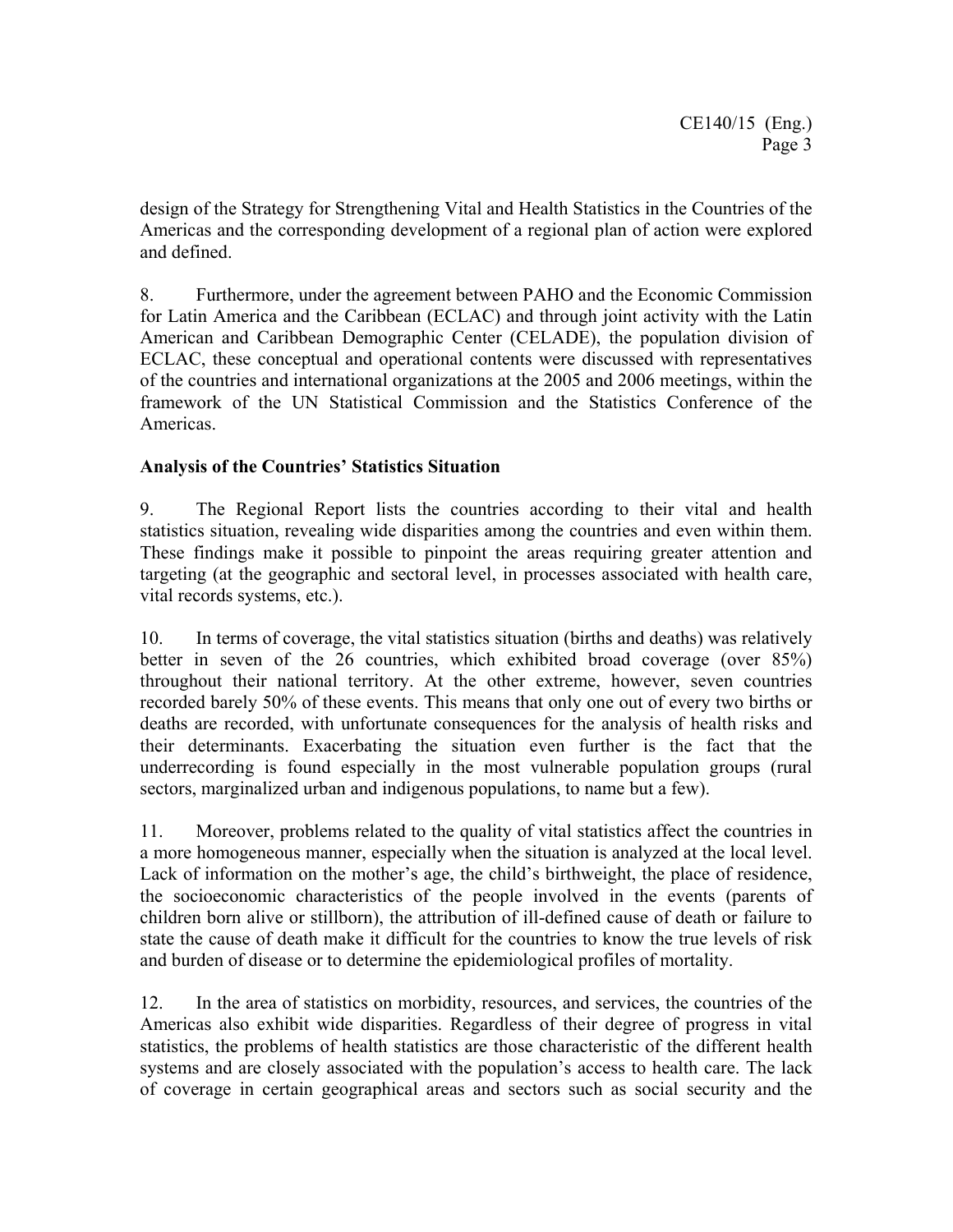CE140/15 (Eng.) Page 4

private sector is a common problem that results in a dearth of broad, reliable, and valid information for health policy-making.

## **Strategy for Strengthening the Vital and Health Statistics of the Countries of the Americas**

13. The analysis of the problems described above has led to consideration of lines of action in the following areas: (a) preparation or expansion of a situation analysis in each country; (b) creation of an interinstitutional team to make a diagnosis and devise a plan for strengthening health statistics; and (c) the prioritization of greater coverage (thematic, geographical, sectoral), improvements in quality, and timeliness of availability and dissemination of the data.

14. In addition to raising awareness among the population to enlist its participation, it is also necessary, from the technical standpoint: (1) to develop uniform standards, procedures, and classifications; (2) to develop methodologies for the analysis and dissemination of data; (3) to train and upgrade the skills of personnel, and (4) to utilize appropriate, up-to-date computer technology for the production, processing, and dissemination of the data. One particularly desirable approach is the promotion of horizontal cooperation and a clear definition of best practices and strategies for providing the most appropriate technical assistance, based on budgets and the national and international capacity to mobilize resources.

15. Considering this backdrop and the interest and concern of the various national and international actors about this situation, it has been possible to outline the conceptual framework of the Strategy for Strengthening Vital and Health Statistics of the Countries of the Americas and its respective Plan of Action. This conceptual framework has three dimensions<sup>7</sup>:

- (a) Evaluation of the information production process, which recognizes the existence of different stages in data production and the potential presence of different factors (context, technology, procedures, human resources, etc.) that can impact quality;
- (b) Identification of problems and needs. This dimension makes it possible to identify the priority areas that should be addressed to improve the coverage and quality of the data;
- (c) Definition of intervention levels, which guides the application of appropriate solutions and good practices in areas identified as problematic (geographical, thematic, and sectoral.)

 $\overline{a}$ 7 For further details, see: OPS/OMS. *Plan de Fortalecimiento de las Estadísticas Vitales y de Salud de los países de las Américas (PFEVS). Aspectos conceptuales de su diseño.* Santiago, Chile, 2006.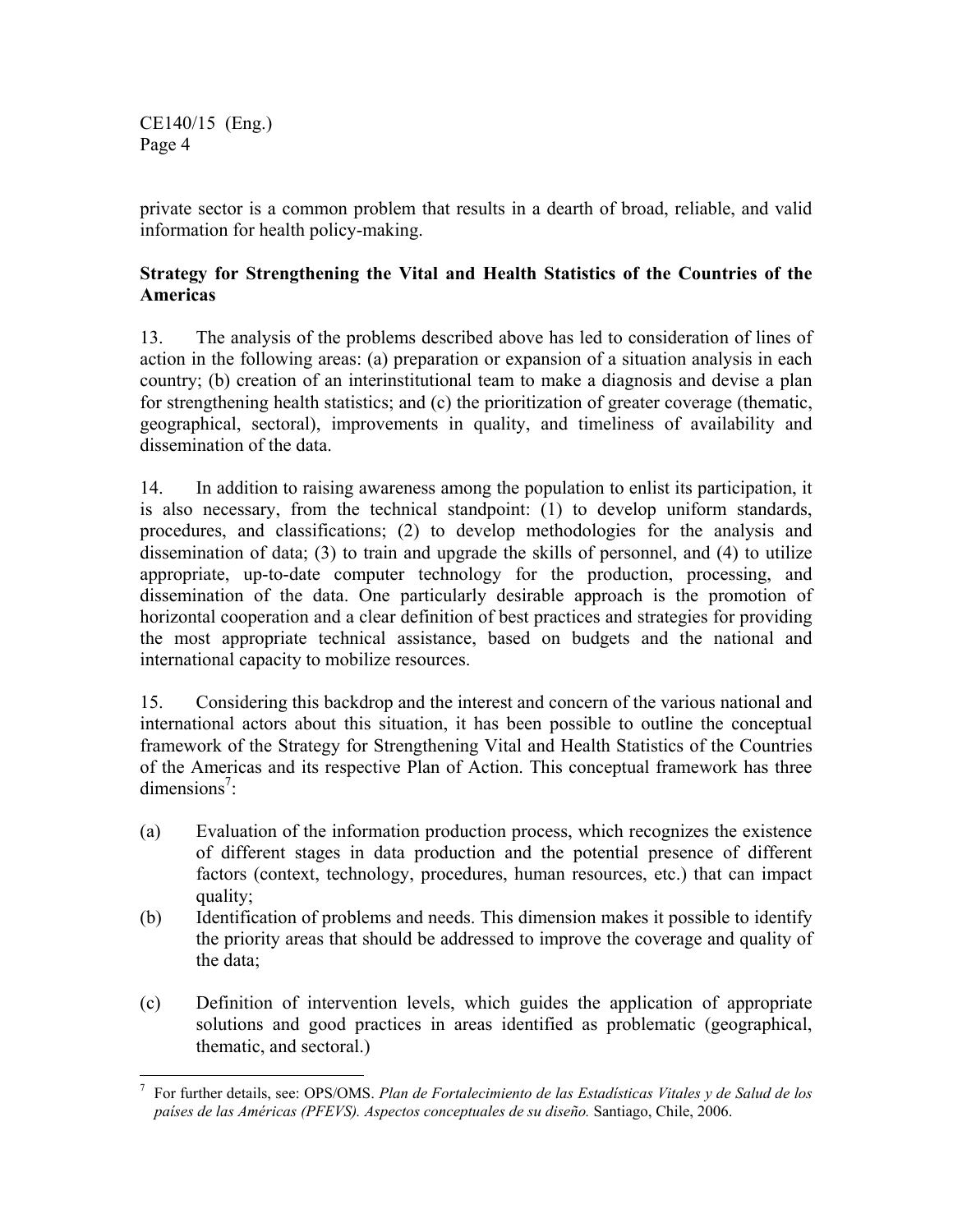16. From an operational standpoint, these conceptual dimensions will be reflected in a plan of action with four levels: country, intercountry or groups of countries; corporate, and multiagency.

- (a) The first level addresses the problems identified in each country and involves specific actions and solutions whose nature precludes sharing them with other countries in a common activity.
- (b) The intercountry or groups of countries component includes activities shared by a group or groups of countries with common problems (coverage, quality) and common solutions (regional courses, use of standard computer software, dissemination of good practices, technology transfer, etc.).
- (c) The corporate level leads to greater capacity and performance by the PAHO Secretariat in the delivery of technical cooperation through the standardization of methodologies and complementary joint actions that can help strengthen the statistics used in the work of the Organization.
- (d) The multilateral component considers, on the one hand, the common needs of the agencies in terms of the validity and reliability of the statistics, and on the other, the harmonization of technical cooperation programs and projects and financing in matters associated directly or indirectly with the strengthening of vital and health statistics.

17. Considering these conceptual and operational dimensions, the Strategy for Strengthening the Vital and Health Statistics of the Countries of the Americas will lead to the design of a regional plan of action with the following objectives:

- (a) Develop mechanisms for evaluating and monitoring the countries' vital and health statistics situation and keep them up to date;
- (b) Help enable the countries to develop and implement permanent plans for evaluating the quality of vital and health statistics that will help improve their information systems;
- (c) Identify problems (needs) and solutions (interventions) in the countries, groups of countries, the Organization, and other multilateral agencies to facilitate information exchange and the dissemination of good practices;
- (d) Offer guidance in the production, dissemination, and use of practices to improve the countries' vital and health statistics;